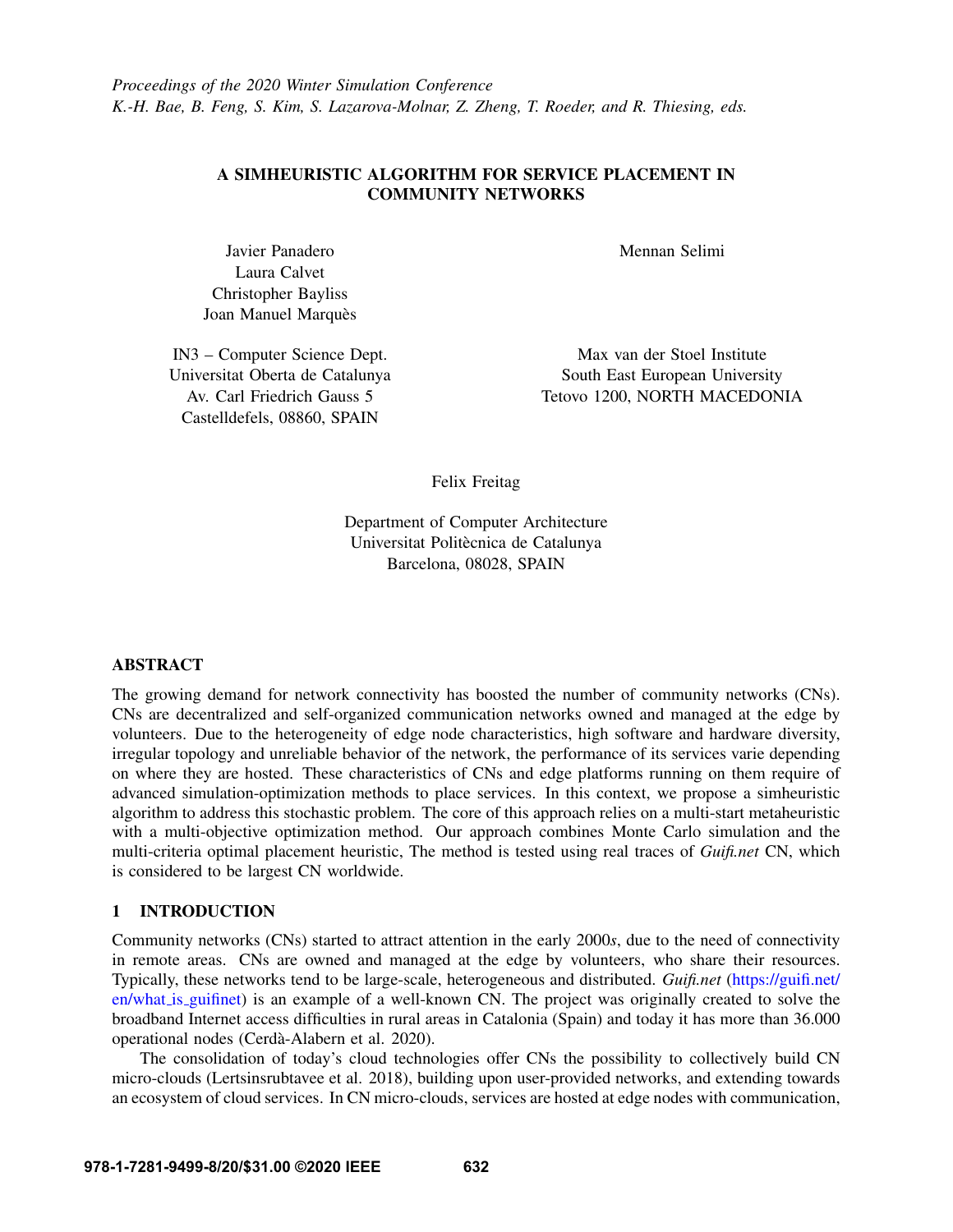computation, and storage capabilities. The micro-clouds can include micro-servers, routers, IoT gateways, mobile devices, etc., and they are connected to the wireless mesh network (WMN) and provide low-latency service to users that are within a suitable communication distance. Services can be distributed storage, live-video streaming or other IoT service.

Unfortunately, the provisioning of these type of services is not simple. Given the fact that volunteers in CNs are free to connect and disconnect their resources whenever they want, CNs may suffer from a lack of reliability, which can cause significant delays or a loss of data. Further, given the characteristics of a communication over a wireless channel, unreliable network and user devices at non-optimal locations, the physical topology of the CN where the micro-clouds are deployed is in a constant state of flux. Therefore, the question arises whether the performance (*i*.*e*., service performance) of a CN can be improved by carefully choosing the micro-clouds that are going to host a particular service. Key factors to take into account when answering this question are the bandwidth (*i*.*e*., maximize the overall available bandwidth between nodes), availability of the nodes, resource usage (*e*.*g*., CPU, memory), etc. Many authors in the literature have modeled the service placement as a combinatorial optimization problem (COP) ignoring the *stochasticity* of the bandwidth between nodes [\(Selimi et al. 2019\)](#page-10-2), that is, simplifying the problem.

In this context, we present a simheuristic approach [\(Juan et al. 2015\)](#page-10-3) for service placement in CN micro-clouds. Simheuristics are algorithms that integrate simulation into a metaheuristic framework to address a stochastic COP. The simheuristic designed integrates Monte Carlo simulation (MCS) [\(Taimre](#page-11-0) [et al. 2019\)](#page-11-0) into a multi-start metaheuristic (Martí et al. 2013): while the metaheuristic component searches for promising solutions, the simulation component assesses each of these solutions in a number of scenarios and computes an average objective function value. The metaheuristic is an iterative approach relying on a multi-objective optimization method named *multi-criteria optimal placement (MCOP)*. Hence, the main contribution of this work is to propose a simheuristic to find a service configuration that maximizes the overall expected bandwidth among the service instances under an stochastic environment. To the best of our knowledge, previous work in the literature has only considered the deterministic version of the problem. Incorporating uncertainty is particularly important as it allows the optimization to account for variations in the bandwidth of the network, due to the unreliable behavior of this kind of networks. A set of computational experiments are carried out using real traces from *Gui fiSants*, which is a subset of *Guifi.net*. These experiments enable us to validate our approach and compare it against an approach not taking into account the stochasticity.

### 2 RELATED WORK

### 2.1 Deterministic Version

*Placement in decentralized clouds.* A smart resource placement is key in distributed cloud systems, which are geographically distributed over a large number of locations. [Pasteris et al. \(2019\)](#page-10-5) proposes an approximation algorithm for solving the service placement problem in MEC systems with heterogeneous service/node sizes and rewards. Their algorithm has a constant approximation ratio. Similarly, [Farhadi et al.](#page-10-6) [\(2019\)](#page-10-6) proposes a two-time-scale solution for joint service placement and request scheduling in edge clouds under communication, computation, and storage constraints. They prove the NP-hardness of the service placement problem in the general case and characterize its complexity in all special cases. [Zhang and Tang](#page-11-1) [\(2014\)](#page-11-1) presents two algorithms for the distributed cloud selection and VM partition problems. They are based on a novel method, which minimizes the maximum inter-distance between clouds considering the distance between clouds and networking information such as topology and density. Given the increasing popularity of online social networks (OSN), there are many works on the assignment of resources in OSN that run over large-scale distributed clouds. [Jiao et al. \(2016\)](#page-10-7) studies the problem of optimizing the monetary cost spent on cloud resources when deploying an OSN service over multiple geo-distributed clouds. The authors model the cost of data placement, quantify the QoS, and address data availability by ensuring a minimum number of replicas for each user. Relying on these models, they propose *cosplay*, an algorithm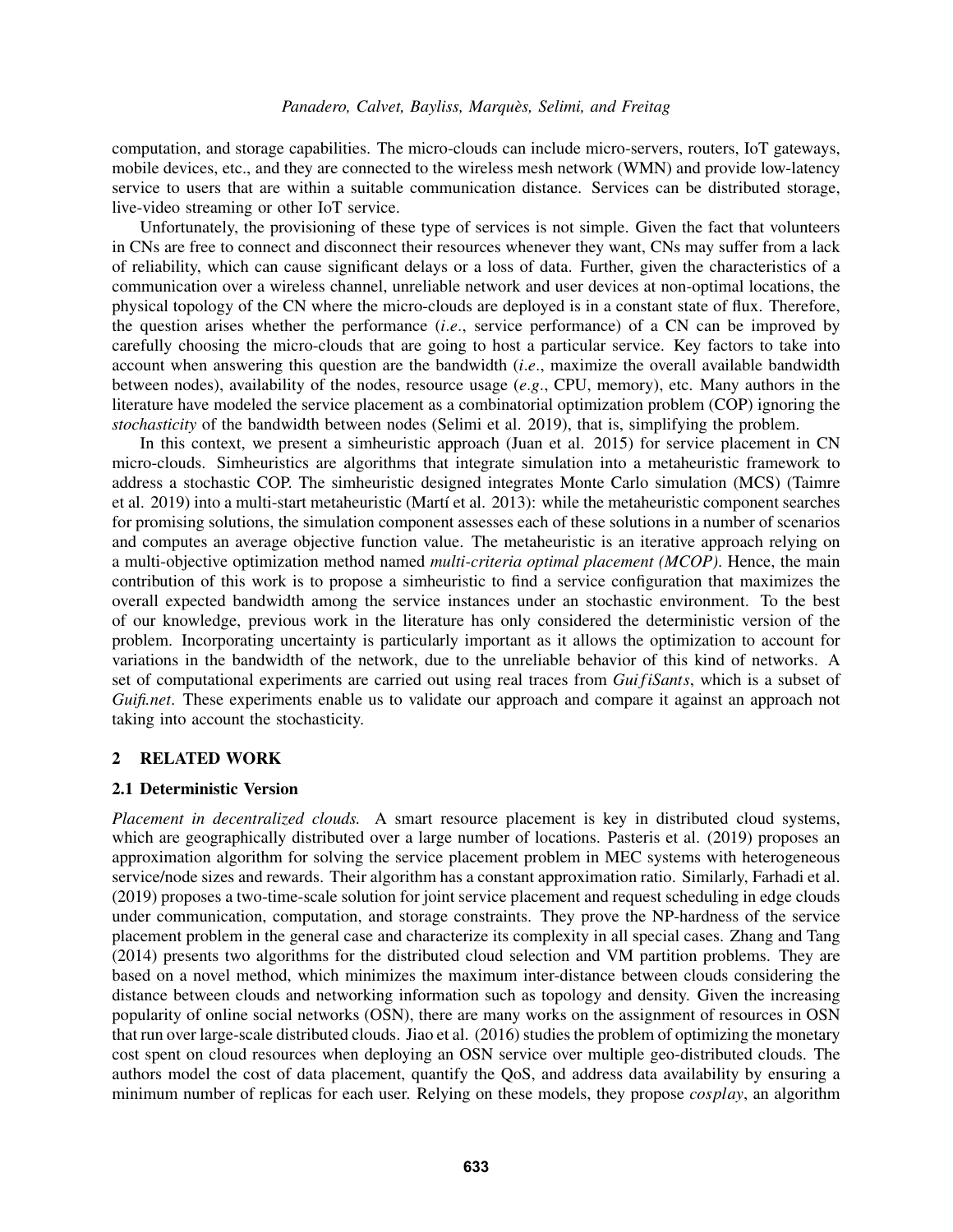that minimizes the cost while ensuring the QoS and the data availability. Similarly, [Xia et al. \(2017\)](#page-11-2) analyzes the problem of user data placements of OSN in a distributed cloud minimizing the operational cost of a cloud service provider. This work proposes a fast yet scalable algorithm, which builds on the use of the community concept by grouping users of a social network into different communities and placing the master replicas of user data of the users in the same community into a data center. In addition, it replicates their slave replicas of the user data into nearby data centers. [Khalajzadeh et al. \(2016\)](#page-10-8) presents a genetic algorithm-based approach to optimize social media data placement and replication in distributed clouds. It attempts to find a near-optimal number of replicas for every user's data and a near-optimal placement of replicas to minimize monetary cost while satisfying latency requirements for all users.

*Placement in wireless environment.* Wireless networks have been gaining popularity during the last few decades, which has been accompanied by an increment of the number of related works. [Selimi](#page-10-2) [et al. \(2019\)](#page-10-2) puts forward a service placement algorithm called BASP, to place micro-cloud services in CNs. The algorithm uses K-Means for clustering and a lightweight bandwidth computation/estimation heuristic. Another study about placement in CN is proposed by [Selimi et al. \(2016\),](#page-10-9) which optimizes the communication cost in CN by minimizing: (*i*) the service overlay diameter; and (*ii*) the coordination cost along the network. [Coimbra et al. \(2018\)](#page-10-10) proposes a novel service placement approach based on community finding using a scalable graph label propagation technique and decentralized election procedure.

There are some works that consider a different type of wireless networks. For example, [Herrmann](#page-10-11) [\(2010\)](#page-10-11) proposes a fully decentralized, dynamic, and adaptive service placement algorithm for ambient intelligence [\(Ducatel et al. 2001\)](#page-10-12) environments like the ad-hoc service grid infrastructures [\(Herrmann et al.](#page-10-13) [2005\)](#page-10-13). This algorithm achieves a coordinated global placement pattern that minimizes the communication costs without any central controller. It does not even require additional communication among the replicas. [Tarneberg et al. \(2017\)](#page-11-3) presents an algorithm that holistically returns the globally optimal placement of static and mobile applications in mobile clouds networks. Its goal is to minimize the global system cost as a means to manage the compute and network resources.

### 2.2 Stochastic Version

Despite its practical relevance, to the best of our knowledge, previous works of service placement in community networks have not considered stochastic version of the problem. Nevertheless, there are some closely works which have focused on placement methods with stochastic components in distributed systems. For instance, [Panadero et al. \(2017\)](#page-10-14) presents a mathematical formulation and a solving approach based on a metaheuristic for the resource allocation problem large-scale distributed systems. The approach is designed to deal with data-intensive applications, which must guarantee the availability of the data at all times. The authors also propose a simheuristic to deal with the stochasticity of resources' quality. [Shabtai et al. \(2018\)](#page-10-15) proposes a stochastic based placement algorithm to find a solution that minimizes the expected total cost of ownership in case of two data centers. [Badri et al. \(2020\)](#page-10-16) addresses the energy-aware application placement problem in mobile edge computing systems. They formulate the problem as a multistage stochastic program and design a parallel greedy SAA-based algorithm for solving the application placement problem. For investigating its performance they are using real-world trace data. [Yan et al.](#page-11-4) [\(2019\)](#page-11-4) proposes a stochastic VM placement algorithm that takes into account the uncertainty of resource requirements while minimizing the total energy consumption in a cyber-physical cloud system. Different from existing approaches, the proposed stochastic VM placement algorithm models the uncertainty of resource requirements as random variables, and further formulates the uncertainty-affected VM placement problem as a stochastic optimization model.

# 3 PROBLEM DESCRIPTION

A CN is modeled as an incomplete directed graph  $G = (N, E)$ , where N is the set of nodes and E is the set of links connecting pairs of nodes. Each node has a particular  $Q \circ S_i$ ,  $\forall i \in \mathbb{N}$ , derived from the real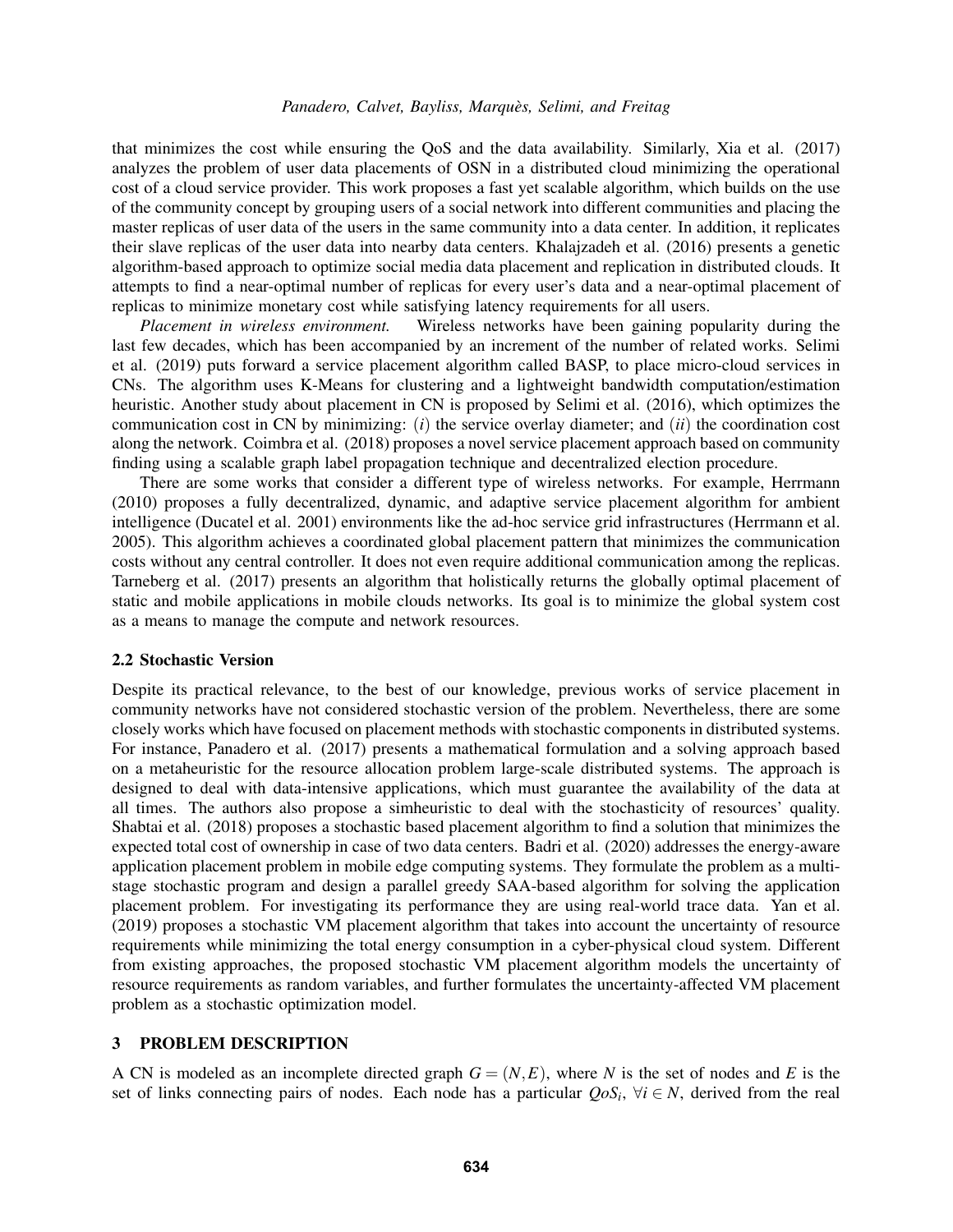

<span id="page-3-0"></span>Figure 1: Service placement problem.

measurements in the CN. Each link is characterized by a given bandwidth  $B_{ij}$ ,  $\forall (i, j) \in E$ , and latency  $L_{ij}$ , ∀(*i*, *j*) ∈ *E*. Given a micro-cloud to be deployed, at most *R*max replicas can be placed. A micro-cloud can be deployed in a node only if this node has a QoS greater than a minimum threshold (*QoSmin*). Similarly, a given link will be used only if its bandwidth is higher or equal to a given threshold  $(B_e)$ . Each node not deploying any micro-cloud has to be assigned to at least one node deploying one. However, a node with a micro-cloud deployed is not assigned to any node but is required to have at least a different node assigned. The path from node *i* to node *j* is defined as the path with minimum length among all the possible paths. If two paths have the same length, the path with maximum bandwidth is selected. The bandwidth of a given path is described as the minimum bandwidth among its links. The bandwidth of a given micro-cloud is the mean bandwidth of the paths associated.

CNs require using the available bandwidth resources to reach their full potential. For this reason the objective is to design a deployment that maximizes the mean value of the micro-clouds' bandwidths. By optimizing this measure, we aim to avoid or reduce the risk of bottlenecks. A solution is described by three types of binary variables: (*i*)  $x_i$  identifies the nodes where the replicas are placed; (*ii*)  $y_{ij}$  reveals whether node *i* is assigned to node *j*; and (*iii*)  $z_{ijkl}$  shows the path from the nodes where *i* is assigned to itself, thus  $z_{ijkl}$  is equal to 1 if arc  $(k, l)$  is traversed when serving node *i* from micro-cloud *j*.

We can abstract the service placement problem as a graph (*i*.*e*., node) placement problem as illustrated in the Figure [1.](#page-3-0) Service placement can be seen as an application of facility location problem (FLP) to ad hoc networking (*i*.*e*., wireless CNs). Based on this, the service placement problem is the problem of mapping the service graph into an actual network graph, subject to some network or node constraints (*e*.*g*., bandwidth, latency, availability, etc).

## 4 THE METAHEURISTIC APPROACH

This section describes the metaheuristic approach, which builds on the MCOP heuristic. This heuristic is an efficient multi-objective optimization method to select the most suitable nodes to place services in large-scale CNs. It aims to maximize the overall available bandwidth among the micro-cloud nodes, while minimizing the number of replicas of a microcloud node instance to avoid inefficient resource usage.

## 4.1 Description of the Heuristic

The first stage of the method is based on a multi-objective optimization method inspired on the lexicographic ordering (LO) approach [\(Marler and Arora 2004\)](#page-10-17) to generate an initial solution. By relying on this approach, we avoid having to add up quantitative parameters using weight factors. Instead, the priorities of the individual planning criteria (*i*.*e*., the objective functions) are explicitly incorporated in the optimization. In particular, the objective functions are ranked in terms of importance and are minimized (or maximized) sequentially.

The inputs of the method are: a complete list of nodes, a set of criteria parameters (which are ranked by importance), the minimum (or maximum) acceptable values of these parameters, and a list of constraints. Three different criteria parameters are considered (ranked by importance): node quality,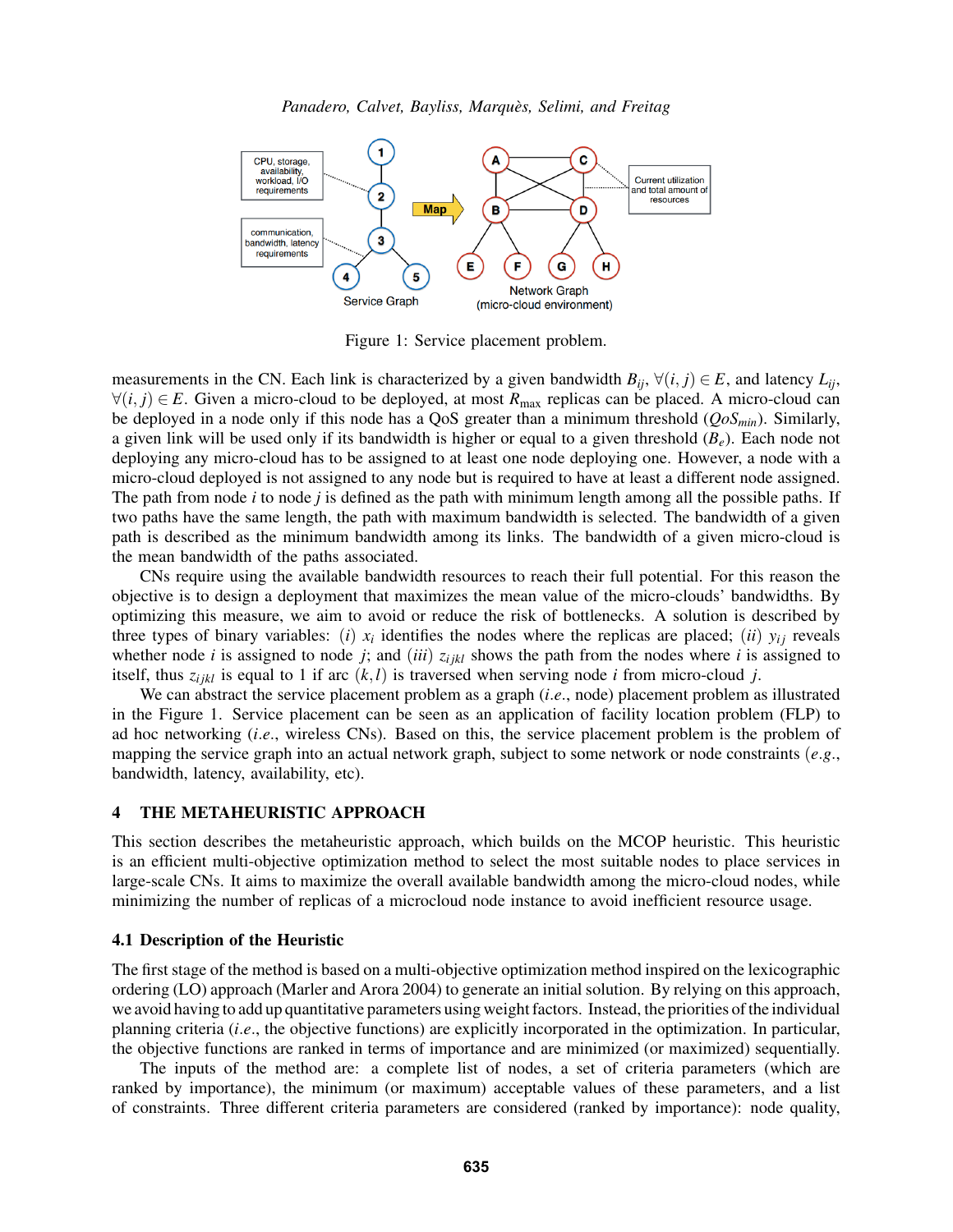

<span id="page-4-0"></span>Figure 2: Overview of the MCOP heuristic.

number of connections (which indicates for a given node the number of adjacent nodes), and latency (which indicates the largest latency among all the links starting at a given node and is expressed in MB/s). There are two constraints: the maximum number of replicas and the minimum number of hops between the nodes where the replicas are placed. This last restriction aims to select nodes distributed along the network, minimizing the distance between the replica nodes and their assigned nodes.

Fig [2](#page-4-0) illustrates an overview of the first stage. Initially, the list of active nodes is filtered by the criteria parameters; thus, the nodes that do not meet the minimum/maximum acceptable values are removed. This makes the procedure more efficient, since it discards at the beginning nodes without possibility of being selected. Then, the iterative procedure *sort*&*cut* is applied taking into account the priority of the criteria parameters. First, the list is sorted by the first criterion (the most important) in an ascendant order if the corresponding value has to be maximized or in descendent order otherwise. Then, a percentage of nodes is selected (these are elite nodes). After this first iteration, the procedure continues reducing the size of the list considering a different criterion at each iteration. By default, we set  $\mathcal{C}$ *elite*<sub>*i*</sub>  $\forall i \in \{1,2,3\}$  to 10%. The loop stops when all the criteria have been considered. From the returned list of best ranked nodes, we select the final subset of nodes taking into account a final list of restrictions. Having selected the nodes in which services will be placed (so called candidate nodes), the other nodes have to be assigned so that they have access to a service deployed. This assignation relies on the Breadth First Search (BFS) algorithm [\(Even 2011\)](#page-10-18), which is a well-known algorithm for traversing graphs. The output of this algorithm is a set of sub-graphs that contain a candidate node as a root node and the nodes with a depth lower or equal to the maximum number of hops allowed. Notice that, since the BFS algorithm relies only on distance, a node can be served by more than one candidate node. Then, the average bandwidth of each sub-graph is computed to obtain the system's bandwidth.

The second stage applies an heuristic that, given an initial solution, reduces the number of replicas used while considering a minimum loss overall available bandwidth (less than 1%). By reducing the replication of redundant services in the network, this stage helps to alleviate the resources' load. The main idea behind this heuristic is to merge the sub-graphs, generated in the previous step, with a low number of nodes, generating larger sub-graphs and thus avoiding the use of resources to serve few nodes.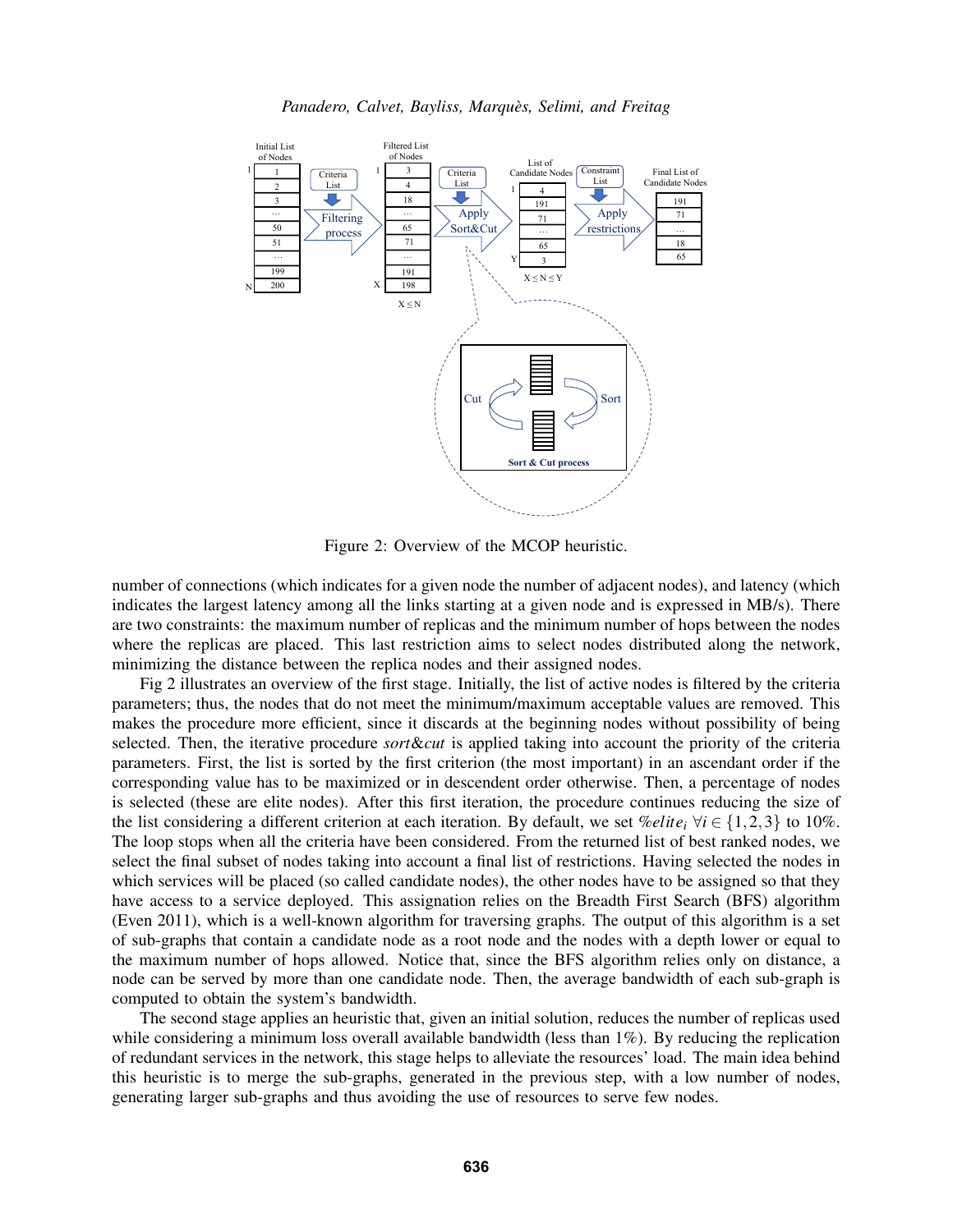The heuristic receives as inputs the set of candidate nodes, the complete graph, and the initial solution. Then, all the shared nodes in different sub-graphs are identified and stored in a list (*sharedNodes*). Subsequently, the heuristic starts an iterative procedure, where in each iteration a shared node is considered. In each iteration, the sub-graphs containing this shared node are sorted by size (from bigger to smaller). Then, the algorithm considers merging the sub-graph with the lowest number of nodes (*baseSubGraph*) with each of the other sub-graphs, establishing the shared node as candidate node for the resulting new sub-graph (*newSubGraph*). For each potential merging, the heuristic checks if the resulting sub-graph is promising. In particular, a sub-graph is labelled as promising if its bandwidth is at most a 1% lower than the average bandwidth of the two sub-graphs considered. If a merge is promising, the heuristic assesses whether the bandwidth of *newSubGraph* improves the bandwidth of the previous merges. Once all the potential merges have been analyzed, the heuristic merges *baseSubGraph* with the sub-graph with the highest bandwidth. Once this process finishes, the current solution (*currentSol*) is accordingly updated and its bandwidth is computed.

### 4.2 Biased Randomization Techniques

The MCOP heuristic is a constructive approach that applies a deterministic procedure to generate a solution. Hence, if the method is executed several times, the same solution is obtained. Although constructive methods may provide good solutions, they could fall in a local minima. In order to avoid it and improve the quality solution, the search has to be diversified. An efficient way to achieve this is to rely on biased randomization techniques [\(Juan et al. 2010\)](#page-10-19). These techniques enable transforming the deterministic behavior of constructive methods into a probabilistic one by using skewed probability distributions to induce an 'oriented' (non-uniform) random behaviour. This process turns a deterministic heuristic into a randomized one whilst preserving the logic behind the original heuristic. Thus, biased randomization techniques allow for generating a series of solutions.

The first stage of the MCOP heuristic is enriched by integrating biased randomization techniques. The oriented random behaviour is introduced by means of a Geometric probability distribution, which has a parameter  $\beta$  (0 <  $\beta$  < 1). This distribution assigns a higher probability to the most promising elements, giving them more opportunities to be selected. Hence, the method introduces randomness in the node selection process, assigning a probability of (approximately)  $\beta$  to the best ranked nodes of the candidate list (promising nodes), and probabilities with an exponential diminishing pattern to the rest of the nodes of the candidate list. Since the algorithm does not always select the most promising node, the procedure allows diversification and load balancing, keeping the logic behind the sort.

We have wrapped our biased-randomized heuristic into a multi-start framework, which is a sequential and iterative approach. Multi-start methods are composed of two phases: a first one in which a new solution is generated using the biased-randomized heuristic, and a second one in which the algorithm compares the newly generated solution with the best solution obtained so far –updating the latter whenever appropriate.

## 5 OUR SIMHEURISTIC APPROACH

This section introduces our simheuristic approach, which builds on the MCOP heuristic, to address the stochastic version of the problem. This version models the nodes' bandwidth as random variables. Our approach is a multi-start algorithm that combines a biased-randomized version of the MCOP heuristic with MCS. The use of a multi-start algorithm enables the diversification of the search in a fast and efficient way, restarting the process from a new solution once a region has been extensively explore. The multi-start algorithms usually have two sequential phases: the generation of the initial solution and an iterative process to improve it. The integration of MCS allows the algorithm to deal with the stochastic nature of the problem.

Our approach, composed of three stages, is summarized in Algorithm [1](#page-6-0) and described next. First, a feasible initial solution (*initSol*) is generated using the deterministic MCOP heuristic. Then, *initSol* is submitted to an evaluation process using stochastic data. In particular, the algorithm relies on MCS to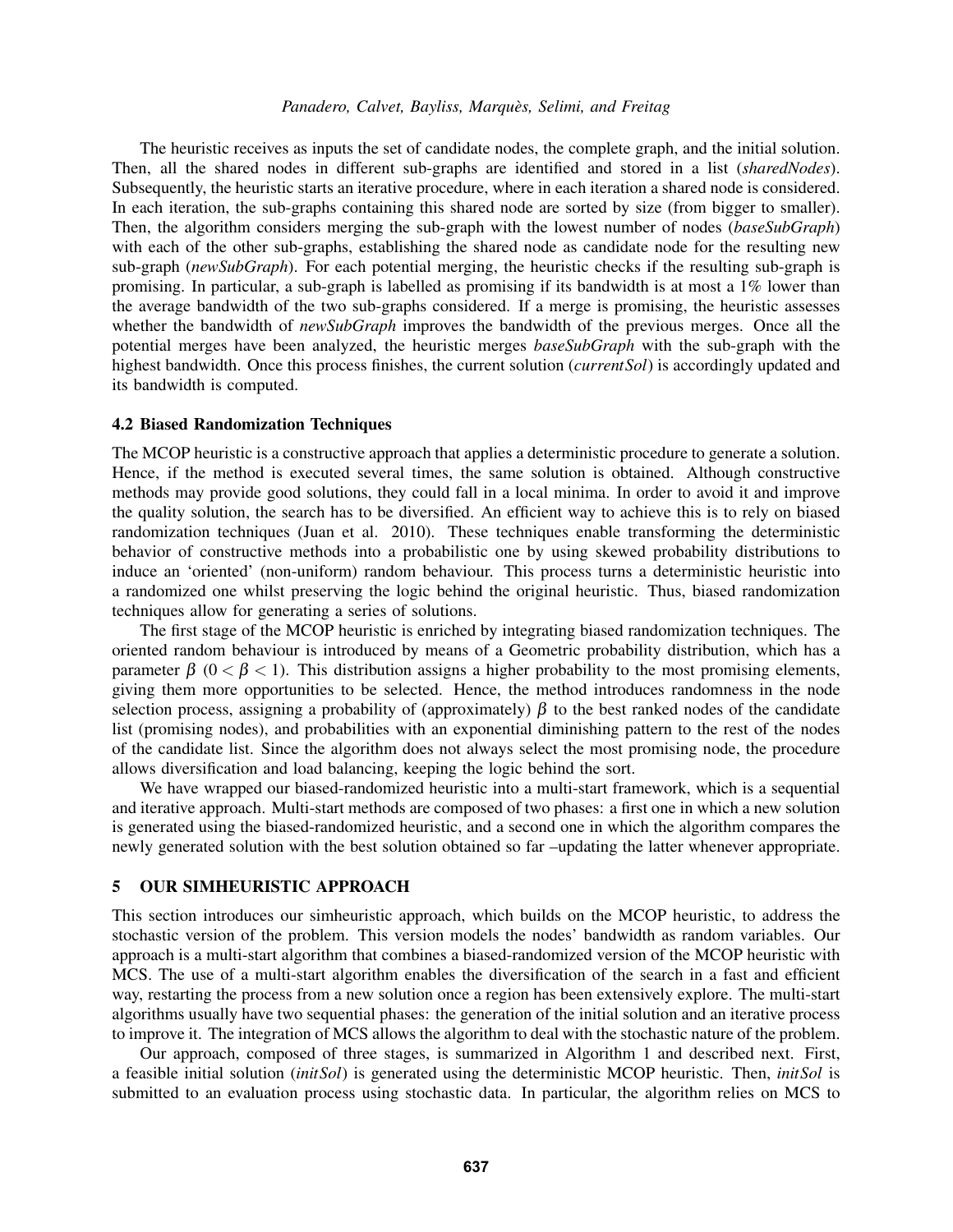simulate a relatively low number of scenarios (where each scenario is described by a value for each random variable) and compute the average objective function value (*i*.*e*., the average bandwidth) across all the scenarios. To keep the computational time low, only 1,000 scenarios are simulated (*fastSimulation*). At this point, *initSol* is stored as the best solution found so far (*bestSol*). Then, during the second stage (lines 5 to 16), an iterative process relying on the biased-randomized MCOP heuristic is initiated to explore the search space. In each iteration, a new solution (*newSol*) is generated. If *newSol* outperforms *bestSol* in the deterministic scenario (where no stochasticity is considered), it is sent through a fast MCS process to estimate its stochastic average bandwidth (which is computed as the average bandwidth among the scenarios). If the stochastic average bandwidth of *newSol* improves that of *bestSol*, the latter is updated and added to the pool of 'elite' solutions. This process is repeated until the algorithm reaches the maximum computational time. From this stage, a reduced set of elite solutions is obtained. In the third stage (lines 17 to 23), a refinement procedure using a larger number of MCS runs is applied to these elite solutions in order to obtain more accurate estimates of the expected bandwidth. Afterwards, the algorithm returns the best stochastic solution obtained. Since the number of generated solutions during the search can be large and the simulation process is time-consuming, we limit the number of MCS runs to 50,000 scenarios.

<span id="page-6-0"></span>

|     | <b>Algorithm 1 Simheuristic Approach</b>                                      |                                                 |
|-----|-------------------------------------------------------------------------------|-------------------------------------------------|
|     | 1: <b>procedure</b> SIMHEURISTIC (graph, maxNReplicas, maxCompTime, $\beta$ ) |                                                 |
| 2:  | $initSol \leftarrow MCOP(graph, maxNReplicas)$                                |                                                 |
| 3:  | fastSimulation(initSol)                                                       |                                                 |
| 4:  | $bestSol \leftarrow initSol$                                                  |                                                 |
| 5:  | $compTime \leftarrow 0$                                                       |                                                 |
| 6:  | while $(compTime < maxCompTime)$ do                                           |                                                 |
| 7:  | $newSol \leftarrow MCOP(graph, maxNReplicas, \beta)$                          |                                                 |
| 8:  | <b>if</b> $(detBW(newSol) > detBW(bestSol)$ then                              | $\triangleright$ detBW: deterministic bandwidth |
| 9:  | fastSimulation(newSol)                                                        |                                                 |
| 10: | <b>if</b> (stochBW( <i>newSol</i> ) > stochBW( <i>bestSol</i> )) <b>then</b>  | $\triangleright$ stochBW: stochastic bandwidth  |
| 11: | $bestSol \leftarrow newSol$                                                   |                                                 |
| 12: | insert(poolBestSols, bestSol)                                                 |                                                 |
| 13: | end if                                                                        |                                                 |
| 14: | end if                                                                        |                                                 |
| 15: | updateTime(compTime)                                                          |                                                 |
| 16: | end while                                                                     |                                                 |
| 17: | for $(sol \in poolBestSols)$ do                                               |                                                 |
| 18: | deepSimulation(sol)                                                           |                                                 |
| 19: | <b>if</b> (stochBW(sol) > stochBW(bestSol)) <b>then</b>                       |                                                 |
| 20: | $bestSol \leftarrow sol$                                                      |                                                 |
| 21: | end if                                                                        |                                                 |
| 22: | end for                                                                       |                                                 |
| 23: | <b>return</b> bestSol                                                         |                                                 |
|     | 24: end procedure                                                             |                                                 |

## 6 COMPUTATIONAL RESULTS

## 6.1 Implementation Details and Description of the Experiments

The proposed simheuristic has been implemented using Java SE 8.0 and tested on a workstation with a multicore processor Intel Xeon E5-2650 v4 with 32GB of RAM. Real traces from *GuifiSants*, which is a subset of *Guifi.net*, have been employed for the experiments. *GuifiSants* is composed of around 80 nodes (with more than 200 users) and two gateways (*i*.*e*., proxies) that connect the network to the rest of *Guifi.net* and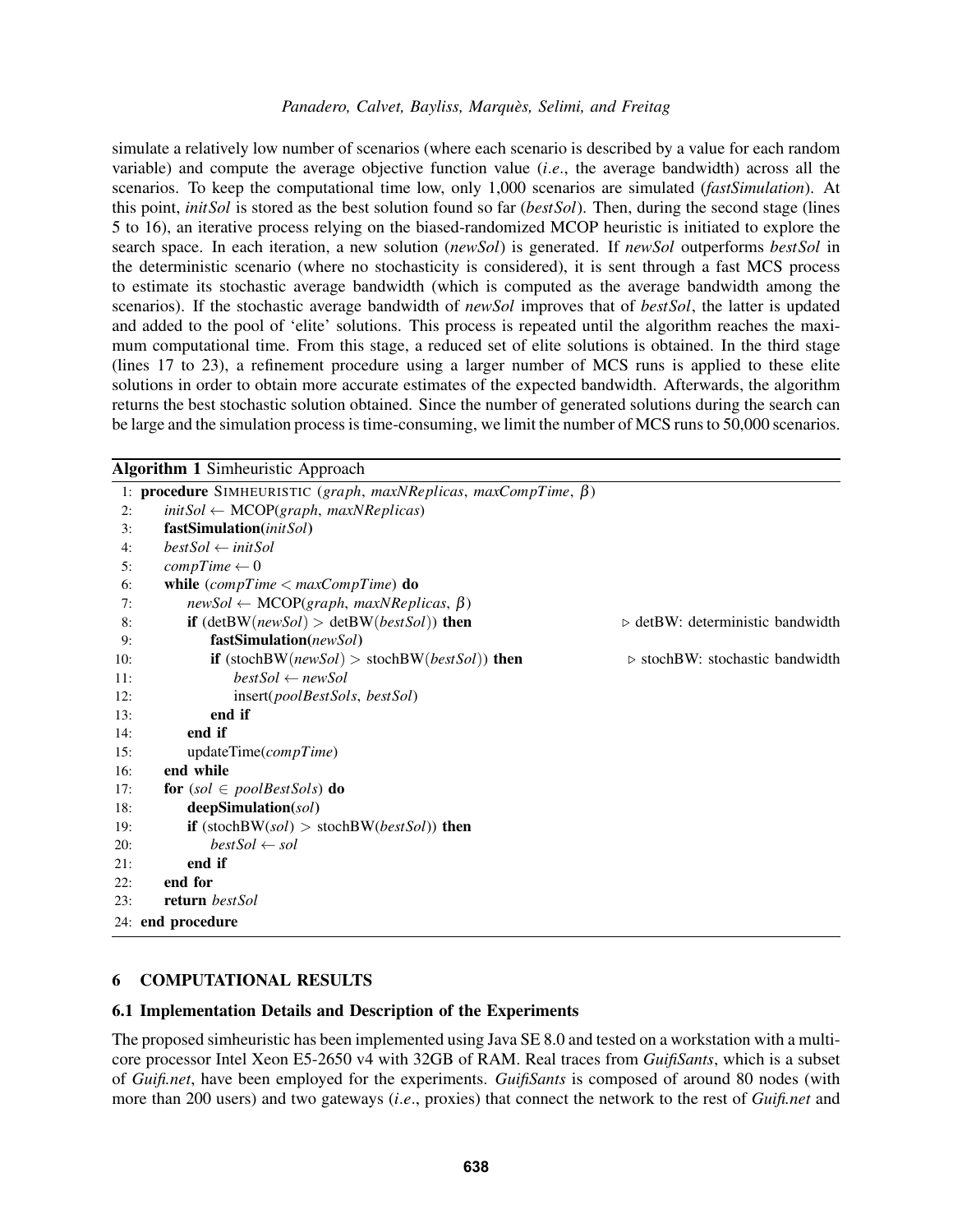the Internet [\(Dimogerontakis et al. 2017\)](#page-10-20). The data has been obtained from [http://dsg.ac.upc.edu/qmpsu/,](http://dsg.ac.upc.edu/qmpsu/) which is a live monitoring page where the data is publicly available. It provides information for each hour of the day. We have logs for 31 successive days (1 month) and 74 nodes. 10 different days (instances) of the system have been randomly selected to test our approach. We have extended the logs to incorporate stochastic bandwidths. To extend the aforementioned logs, we have assumed that the bandwidth between two nodes *i* and *j*,  $B_{(i,j)}$ , follows a Log-Normal probability distribution. To choose this distribution, we have carried out an analysis of the *Guifi.net* traces, and we show that the log-normal distribution fit properly to model the bandwidth. As discussed in [Alasmar et al. \(2019\),](#page-10-21) this distribution is a natural choice for modeling networks. The Log-Normal distribution has two parameters: the location parameter,  $\mu$ , and the scale parameter, σ, which relate to the expected value  $E[B_{i,j}]$  and the variance  $Var[B_{i,j}]$  as follows:

$$
\mu_{i,j} = \ln(B_{i,j}) - \frac{1}{2} \ln \left( 1 + \frac{Var[B_{i,j}]}{E[B_{i,j}]^2} \right)
$$
\n(1)

$$
\sigma_{i,j} = \left| \sqrt{\ln \left( 1 + \frac{Var[B_{i,j}]}{E[B_{i,j}]^2} \right)} \right| \tag{2}
$$

We have set the variability of the bandwidth with reference to the deterministic equivalents such that  $Var[B_{i,j}] = c \cdot B_{i,j}$  and  $c \ge 0$ . The parameter *c* is a design parameter, which allows us to experiment with different levels of uncertainty. It is expected that as *c* converges to zero, the results from the stochastic version converge to those obtained in the deterministic scenario. Three different levels of uncertainty are considered: low  $(c = 0.1)$ , medium  $(c = 0.5)$ , and large  $(c = 1.0)$ .

### 6.2 Analysis of the Results

The results for the different days are presented in Table [1.](#page-9-0) The first column identifies the instant, while the rest of columns are split into two parts. In the first part (columns 2-6), our approach is validated using the original logs, *i*.*e*., without considering stochasticity. The *OBS* −*D* column shows the objective function value of our best deterministic solution, while the third column displays the computational time (in seconds) required to reach it. The next two columns correspond to the results obtained using the BASP method [\(Selimi et al. 2019\)](#page-10-2), which reports best known solutions (BKS) in the literature. Subsequently, the next column shows the corresponding percentage gap between our approach and the BASP method. The second part of the table reports the results obtained considering stochastic bandwidths between nodes. The first three columns (*OBS*−*S*−*L*, *OBS*−*S*−*M*, and *OBS*−*S*−*H*) show the expected bandwidth obtained using our simheuristic considering a low, medium, and high level of uncertainty, respectively. The following three columns  $(OBS - D - L, OBS - D - M,$  and  $OBS - D - H)$  show the expected bandwidth obtained when the best deterministic solution is evaluated under a stochastic scenario with low, medium and high levels of uncertainty, respectively. Finally, the last columns report the percentage gaps between the stochastic solutions and the deterministic solution evaluated considering different levels of uncertainty.

The results show that our approach provides high-quality solutions for the deterministic instances. Notice that our algorithm outperforms the solutions provided by the BASP method in terms of bandwidth (average gain of 25.85%). Regarding the computational time, on average, the MCOP method needs 42.01 seconds to find the best solution, while the BASP method needs 14.47 seconds. Although the MCOP method invests more computational time, it is compensated by the solutions' quality. Regarding the stochastic scenario (which represents the main contribution of this paper), Fig. [3](#page-8-0) shows boxplots of the percentage gap of both the stochastic solutions and deterministic solutions for the different levels of uncertainty, with respect to the best deterministic solution. The results show that the solutions provided by our approach for the stochastic version  $(OBD - S - x)$  clearly outperform the solutions for the deterministic version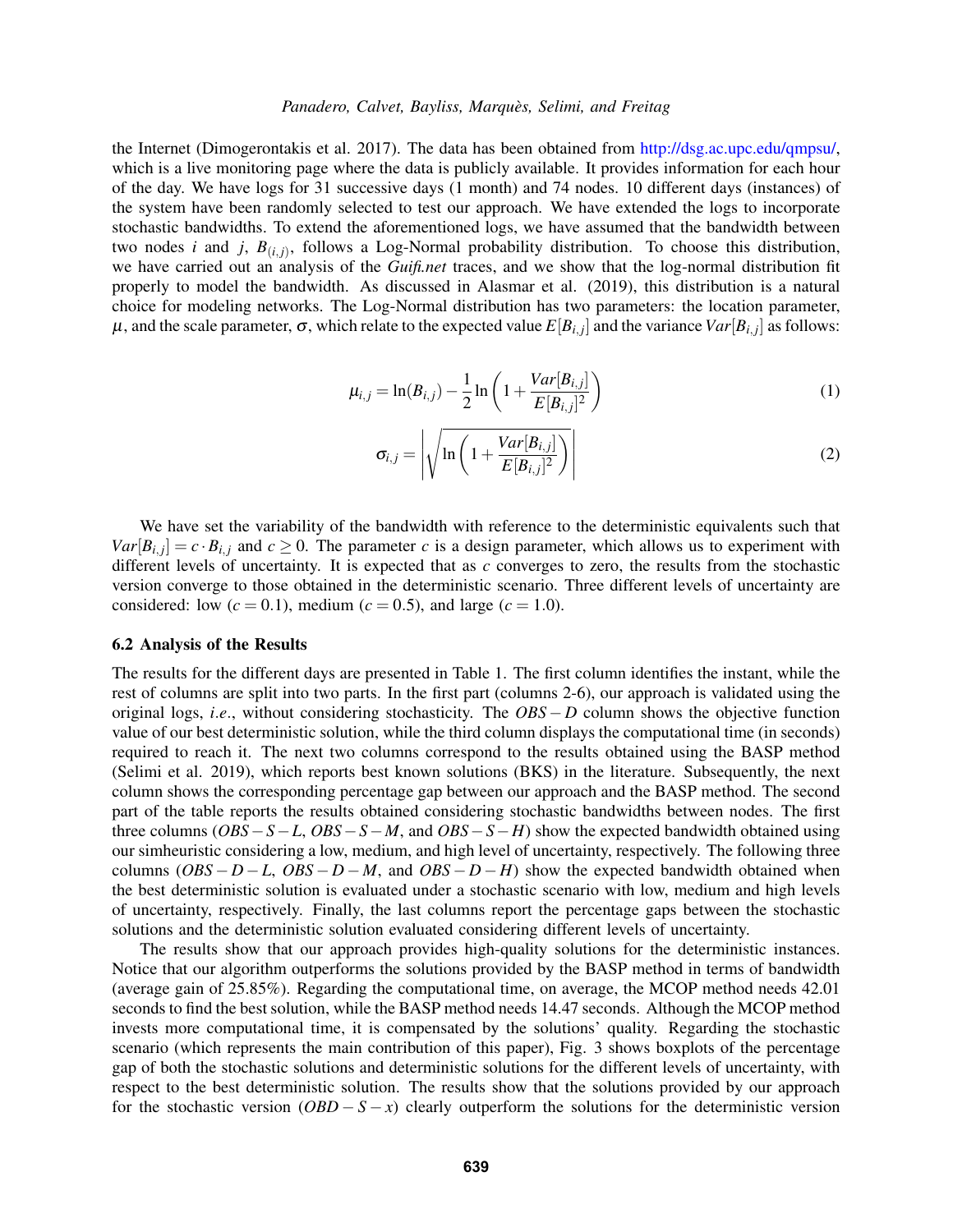when these are simulated  $(OBD - D - x)$ . In other words, near-optimal solutions for the deterministic version of the problem might be sub-optimal solutions for the stochastic version. Hence the importance of integrating simulation methods during the searching process when dealing with stochastic optimization problems. Notice also that the *OBS*−*D* value can be seen as a reference upper bound value in a scenario with perfect information *(i.e.*, without uncertainty) for the expected bandwidth under stochastic conditions, while  $(OBS - D - H)$  can be seen as a lower bound for the expected bandwidth.

## 7 CONCLUSIONS

Community networks (CNs) are increasingly attracting more attention. They constitute scalable, practical and low cost platforms, which are managed at the edge by volunteers. As their complexity increases, it becomes more relevant to maximize their performance, which depends on the placement of services. It may be a challenging task considering several variables, restrictions, and objectives functions. Typically, the literature simplifies the problem by means of ignoring the stochasticity of the bandwidths among nodes. However, the validity of this simplifications has not been analyzed. In this work, we have presented a simheuristic approach to place services considering the stochasticy. The core of this approach relies on a multi-start metaheuristic. The simheuristic extends this approach by integrating Monte Carlo simulation techniques to generate plenty of scenarios where promising solutions are tested. Computational experiments have been carried out using real traces from *Gui fiSants*, a subset of *Guifi.net* CN. These experiments help us to validate our approach and assess the importance of taking into account the stochasticity in CNs.

Several lines of future research stem from this work. First, different CNs could be studied to determine their stochasticity. In addition, different metaheuristics could be applied to compare the quality of the solutions provided. Finally, it would be interesting to consider dependencies among bandwidths and assess scenarios where a crisis that made most resources not available took place.



<span id="page-8-0"></span>Figure 3: Gaps between approaches.

#### ACKNOWLEDGMENTS

This work has been partially supported by the Spanish Ministry of Science, Innovation and Universities under contract PGC2018-097599-B-100 and by the Spanish State Research Agency (AEI) under contracts PCI2019-111850-2 and PCI2019-111851-2.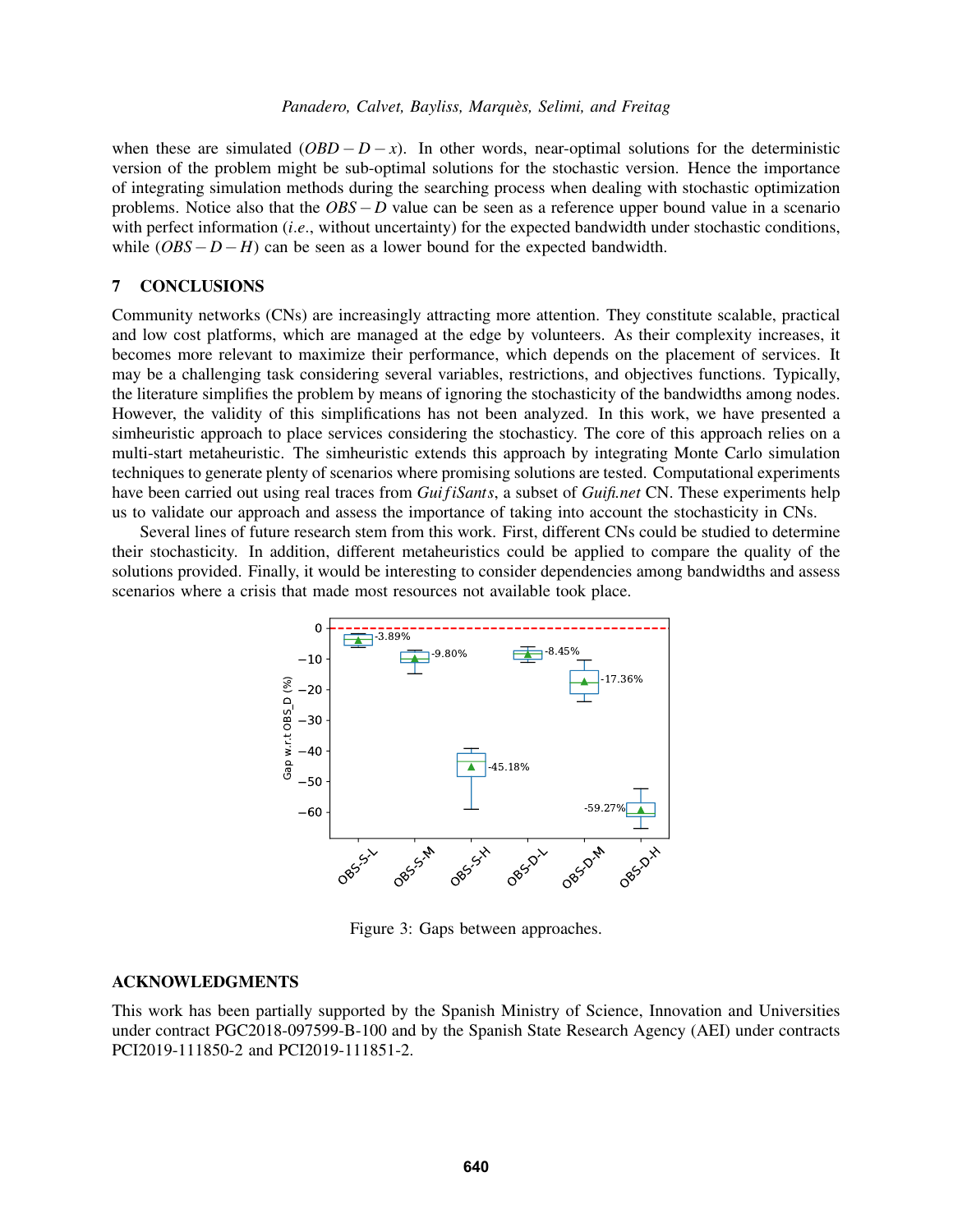|               |       |                                                                                                                                                                                                                                                                                                                                                                                                                                                                     |              | Table 1                                                                                                                                                                                                                          |                                                                                                                                                                                                                                                                                                                                                                                                                                     | : Taple of results comparing poth |                                                                                                                                                                                                     | deterministic and stochastic                                                                                                                                                                                                                                                   |                                                                                                                         | scenarios                                                                                                                                                                                                                                                                                                                                                                |                                                                                                                                                                                                                                                                                                                       |                                                                                                                                                                                                                                                                                                                                                                                                                              |
|---------------|-------|---------------------------------------------------------------------------------------------------------------------------------------------------------------------------------------------------------------------------------------------------------------------------------------------------------------------------------------------------------------------------------------------------------------------------------------------------------------------|--------------|----------------------------------------------------------------------------------------------------------------------------------------------------------------------------------------------------------------------------------|-------------------------------------------------------------------------------------------------------------------------------------------------------------------------------------------------------------------------------------------------------------------------------------------------------------------------------------------------------------------------------------------------------------------------------------|-----------------------------------|-----------------------------------------------------------------------------------------------------------------------------------------------------------------------------------------------------|--------------------------------------------------------------------------------------------------------------------------------------------------------------------------------------------------------------------------------------------------------------------------------|-------------------------------------------------------------------------------------------------------------------------|--------------------------------------------------------------------------------------------------------------------------------------------------------------------------------------------------------------------------------------------------------------------------------------------------------------------------------------------------------------------------|-----------------------------------------------------------------------------------------------------------------------------------------------------------------------------------------------------------------------------------------------------------------------------------------------------------------------|------------------------------------------------------------------------------------------------------------------------------------------------------------------------------------------------------------------------------------------------------------------------------------------------------------------------------------------------------------------------------------------------------------------------------|
|               |       |                                                                                                                                                                                                                                                                                                                                                                                                                                                                     | eterministic |                                                                                                                                                                                                                                  |                                                                                                                                                                                                                                                                                                                                                                                                                                     |                                   |                                                                                                                                                                                                     | Stochastic                                                                                                                                                                                                                                                                     |                                                                                                                         |                                                                                                                                                                                                                                                                                                                                                                          | Gaps $(\%)$                                                                                                                                                                                                                                                                                                           |                                                                                                                                                                                                                                                                                                                                                                                                                              |
| Instar        |       |                                                                                                                                                                                                                                                                                                                                                                                                                                                                     |              | Eimt                                                                                                                                                                                                                             | $3B-S-I$                                                                                                                                                                                                                                                                                                                                                                                                                            | $\sqrt{2.5}$ 80                   |                                                                                                                                                                                                     | <b>OBS-D-1</b>                                                                                                                                                                                                                                                                 | BS-D-1                                                                                                                  | <b>OBS-D-1</b>                                                                                                                                                                                                                                                                                                                                                           |                                                                                                                                                                                                                                                                                                                       |                                                                                                                                                                                                                                                                                                                                                                                                                              |
|               |       | $\begin{array}{c} \text{Time} \\ \text{line} \\ \text{S} \\ \text{S} \\ \text{S} \\ \text{S} \\ \text{S} \\ \text{S} \\ \text{S} \\ \text{S} \\ \text{S} \\ \text{S} \\ \text{S} \\ \text{S} \\ \text{S} \\ \text{S} \\ \text{S} \\ \text{S} \\ \text{S} \\ \text{S} \\ \text{S} \\ \text{S} \\ \text{S} \\ \text{S} \\ \text{S} \\ \text{S} \\ \text{S} \\ \text{S} \\ \text{S} \\ \text{S} \\ \text{S} \\ \text{S} \\ \text{S} \\ \text{S} \\ \text{S} \\ \text{$ |              |                                                                                                                                                                                                                                  |                                                                                                                                                                                                                                                                                                                                                                                                                                     |                                   | $\frac{15}{19}$ $\frac{1}{27}$ $\frac{1}{27}$ $\frac{1}{27}$ $\frac{1}{27}$ $\frac{1}{27}$ $\frac{1}{27}$ $\frac{1}{27}$ $\frac{1}{27}$ $\frac{1}{27}$ $\frac{1}{27}$ $\frac{1}{27}$ $\frac{1}{27}$ | $\boxed{9}$                                                                                                                                                                                                                                                                    |                                                                                                                         |                                                                                                                                                                                                                                                                                                                                                                          |                                                                                                                                                                                                                                                                                                                       |                                                                                                                                                                                                                                                                                                                                                                                                                              |
|               |       |                                                                                                                                                                                                                                                                                                                                                                                                                                                                     |              |                                                                                                                                                                                                                                  |                                                                                                                                                                                                                                                                                                                                                                                                                                     |                                   |                                                                                                                                                                                                     |                                                                                                                                                                                                                                                                                |                                                                                                                         |                                                                                                                                                                                                                                                                                                                                                                          |                                                                                                                                                                                                                                                                                                                       |                                                                                                                                                                                                                                                                                                                                                                                                                              |
|               |       |                                                                                                                                                                                                                                                                                                                                                                                                                                                                     |              |                                                                                                                                                                                                                                  |                                                                                                                                                                                                                                                                                                                                                                                                                                     |                                   |                                                                                                                                                                                                     |                                                                                                                                                                                                                                                                                |                                                                                                                         |                                                                                                                                                                                                                                                                                                                                                                          |                                                                                                                                                                                                                                                                                                                       |                                                                                                                                                                                                                                                                                                                                                                                                                              |
|               |       |                                                                                                                                                                                                                                                                                                                                                                                                                                                                     |              |                                                                                                                                                                                                                                  |                                                                                                                                                                                                                                                                                                                                                                                                                                     |                                   |                                                                                                                                                                                                     |                                                                                                                                                                                                                                                                                |                                                                                                                         |                                                                                                                                                                                                                                                                                                                                                                          |                                                                                                                                                                                                                                                                                                                       |                                                                                                                                                                                                                                                                                                                                                                                                                              |
|               |       |                                                                                                                                                                                                                                                                                                                                                                                                                                                                     |              |                                                                                                                                                                                                                                  |                                                                                                                                                                                                                                                                                                                                                                                                                                     |                                   |                                                                                                                                                                                                     |                                                                                                                                                                                                                                                                                |                                                                                                                         |                                                                                                                                                                                                                                                                                                                                                                          |                                                                                                                                                                                                                                                                                                                       |                                                                                                                                                                                                                                                                                                                                                                                                                              |
| <b>HARARD</b> |       |                                                                                                                                                                                                                                                                                                                                                                                                                                                                     |              |                                                                                                                                                                                                                                  |                                                                                                                                                                                                                                                                                                                                                                                                                                     |                                   |                                                                                                                                                                                                     |                                                                                                                                                                                                                                                                                |                                                                                                                         |                                                                                                                                                                                                                                                                                                                                                                          |                                                                                                                                                                                                                                                                                                                       |                                                                                                                                                                                                                                                                                                                                                                                                                              |
|               |       |                                                                                                                                                                                                                                                                                                                                                                                                                                                                     |              |                                                                                                                                                                                                                                  |                                                                                                                                                                                                                                                                                                                                                                                                                                     |                                   |                                                                                                                                                                                                     |                                                                                                                                                                                                                                                                                |                                                                                                                         |                                                                                                                                                                                                                                                                                                                                                                          |                                                                                                                                                                                                                                                                                                                       |                                                                                                                                                                                                                                                                                                                                                                                                                              |
|               |       |                                                                                                                                                                                                                                                                                                                                                                                                                                                                     |              |                                                                                                                                                                                                                                  |                                                                                                                                                                                                                                                                                                                                                                                                                                     |                                   |                                                                                                                                                                                                     |                                                                                                                                                                                                                                                                                |                                                                                                                         |                                                                                                                                                                                                                                                                                                                                                                          |                                                                                                                                                                                                                                                                                                                       |                                                                                                                                                                                                                                                                                                                                                                                                                              |
|               |       |                                                                                                                                                                                                                                                                                                                                                                                                                                                                     |              |                                                                                                                                                                                                                                  |                                                                                                                                                                                                                                                                                                                                                                                                                                     |                                   |                                                                                                                                                                                                     |                                                                                                                                                                                                                                                                                |                                                                                                                         |                                                                                                                                                                                                                                                                                                                                                                          |                                                                                                                                                                                                                                                                                                                       |                                                                                                                                                                                                                                                                                                                                                                                                                              |
|               |       |                                                                                                                                                                                                                                                                                                                                                                                                                                                                     |              |                                                                                                                                                                                                                                  |                                                                                                                                                                                                                                                                                                                                                                                                                                     |                                   |                                                                                                                                                                                                     |                                                                                                                                                                                                                                                                                |                                                                                                                         |                                                                                                                                                                                                                                                                                                                                                                          |                                                                                                                                                                                                                                                                                                                       |                                                                                                                                                                                                                                                                                                                                                                                                                              |
|               |       |                                                                                                                                                                                                                                                                                                                                                                                                                                                                     |              |                                                                                                                                                                                                                                  |                                                                                                                                                                                                                                                                                                                                                                                                                                     |                                   |                                                                                                                                                                                                     |                                                                                                                                                                                                                                                                                |                                                                                                                         |                                                                                                                                                                                                                                                                                                                                                                          |                                                                                                                                                                                                                                                                                                                       |                                                                                                                                                                                                                                                                                                                                                                                                                              |
|               |       |                                                                                                                                                                                                                                                                                                                                                                                                                                                                     |              | $\frac{(8)}{12}$ $\frac{(8)}{3}$ $\frac{(8)}{3}$ $\frac{(8)}{3}$ $\frac{(8)}{3}$ $\frac{(8)}{3}$ $\frac{(8)}{3}$ $\frac{(8)}{3}$ $\frac{(8)}{3}$ $\frac{(8)}{3}$ $\frac{(8)}{3}$ $\frac{(8)}{3}$ $\frac{(8)}{3}$ $\frac{(8)}{3}$ | $\begin{array}{r} \n 13 \\  \hline\n 492 \\  \hline\n 744 \\  \hline\n 145 \\  \hline\n 146 \\  \hline\n 147 \\  \hline\n 148 \\  \hline\n 149 \\  \hline\n 149 \\  \hline\n 149 \\  \hline\n 149 \\  \hline\n 149 \\  \hline\n 149 \\  \hline\n 149 \\  \hline\n 149 \\  \hline\n 149 \\  \hline\n 149 \\  \hline\n 149 \\  \hline\n 149 \\  \hline\n 149 \\  \hline\n 149 \\  \hline\n 149 \\  \hline\n 149 \\  \hline\n 149 \\ $ |                                   |                                                                                                                                                                                                     | $\begin{array}{cccc}\n43.4 & 43.4 & 43.4 & 43.4 & 43.4 & 43.4 & 43.4 & 43.4 & 43.4 & 43.4 & 43.4 & 43.4 & 43.4 & 43.4 & 43.4 & 44.4 & 45.4 & 46.4 & 47.4 & 48.4 & 40.4 & 40.4 & 45.4 & 46.4 & 47.4 & 48.4 & 40.4 & 45.4 & 46.4 & 47.4 & 48.4 & 48.4 & 48.4 & 48.4 & 48.4 & 48$ | $\begin{array}{c} 36.874 \\ 38.811 \\ 21.14 \\ 33.15 \\ 44.16 \\ 50.07 \\ 50.07 \\ 50.08 \\ 70.98 \\ 90.98 \end{array}$ | $\begin{array}{r} \boxed{18} \\ \boxed{16} \\ \hline 21 \\ \hline 13 \\ \end{array} \begin{array}{l} 24 \\ 24 \\ 25 \\ 26 \\ 27 \\ 28 \\ 29 \\ 20 \\ 20 \\ 21 \\ 23 \\ 24 \\ 26 \\ 27 \\ 28 \\ 28 \\ 29 \\ 20 \\ 20 \\ 21 \\ 23 \\ 24 \\ 26 \\ 27 \\ 28 \\ 29 \\ 20 \\ 20 \\ 21 \\ 23 \\ 24 \\ 26 \\ 27 \\ 28 \\ 29 \\ 20 \\ 20 \\ 20 \\ 20 \\ 20 \\ 20 \\ 20 \\ 20 \\ $ | $\frac{11}{10}$ $\frac{1}{2}$ $\frac{1}{3}$ $\frac{2}{3}$ $\frac{3}{2}$ $\frac{3}{2}$ $\frac{3}{2}$ $\frac{3}{2}$ $\frac{3}{2}$ $\frac{3}{2}$ $\frac{3}{2}$ $\frac{3}{2}$ $\frac{3}{2}$ $\frac{3}{2}$ $\frac{3}{2}$ $\frac{3}{2}$ $\frac{3}{2}$ $\frac{3}{2}$ $\frac{3}{2}$ $\frac{3}{2}$ $\frac{3}{2}$ $\frac{3}{2}$ | $\begin{array}{r} \boxed{18} \\ \hline 871 \\ 874 \\ \hline \end{array} \begin{array}{l} 541 \\ 543 \\ 135 \\ \hline \end{array} \begin{array}{l} 741 \\ 243 \\ 245 \\ \hline \end{array} \begin{array}{l} 741 \\ 243 \\ 243 \\ \hline \end{array} \begin{array}{l} 741 \\ 243 \\ 243 \\ \hline \end{array} \begin{array}{l} 741 \\ 243 \\ \hline \end{array} \end{array} \begin{array}{l} 741 \\ 243 \\ \hline \end{array}$ |
| AVS           | 52.98 | 42.1                                                                                                                                                                                                                                                                                                                                                                                                                                                                | 42.09        |                                                                                                                                                                                                                                  |                                                                                                                                                                                                                                                                                                                                                                                                                                     |                                   |                                                                                                                                                                                                     |                                                                                                                                                                                                                                                                                | $\frac{44.30}{44.30}$                                                                                                   |                                                                                                                                                                                                                                                                                                                                                                          |                                                                                                                                                                                                                                                                                                                       |                                                                                                                                                                                                                                                                                                                                                                                                                              |

<span id="page-9-0"></span>*Panadero, Calvet, Bayliss, Marques, Selimi, and Freitag `*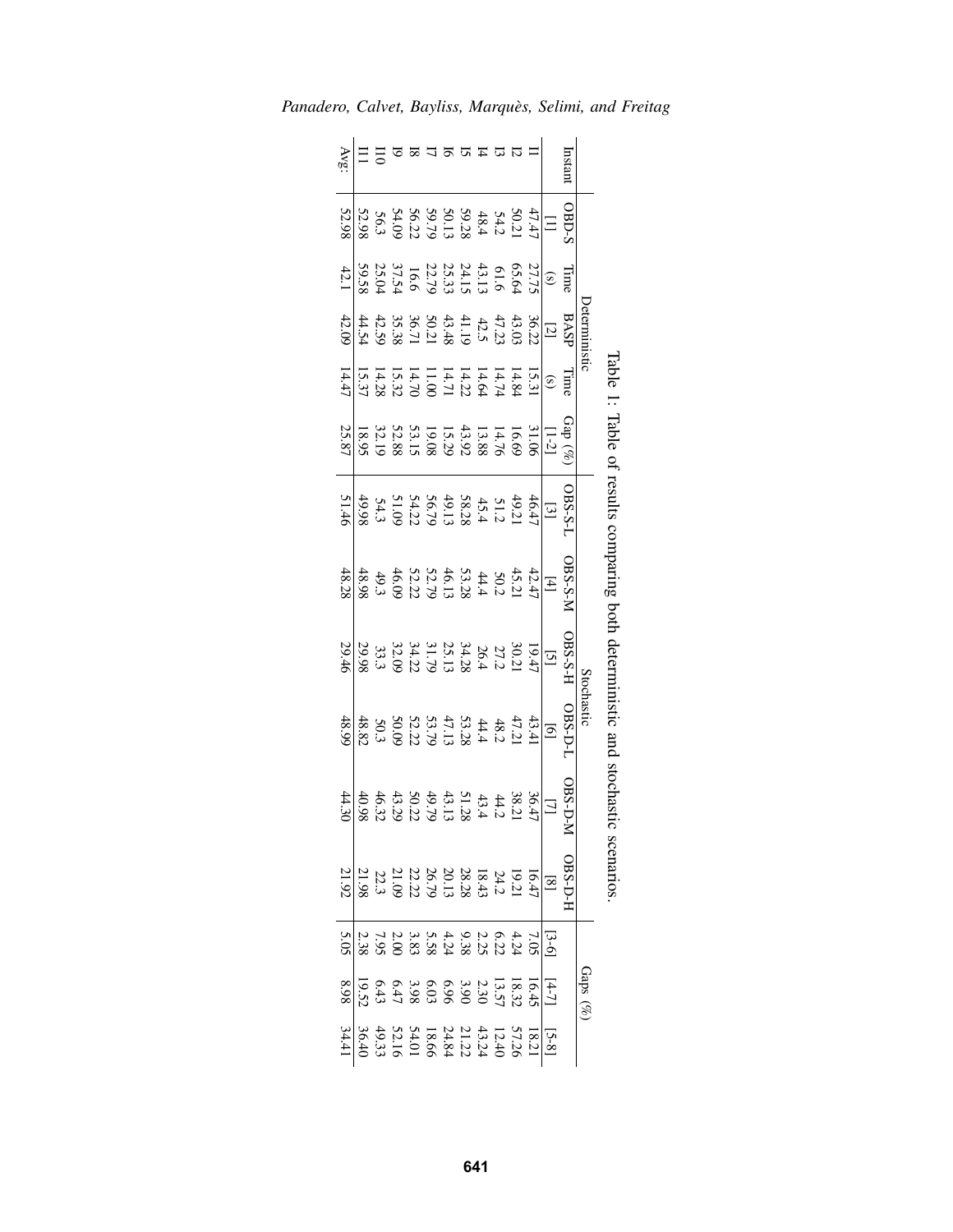### **REFERENCES**

- <span id="page-10-21"></span>Alasmar, M., G. Parisis, R. Clegg, and N. Zakhleniu. 2019. "On the Distribution of Traffic Volumes in the Internet and its Implications". In *IEEE INFOCOM 2019 - IEEE Conference on Computer Communications*. April 29th-May 2nd, Paris, France, 765-774.
- <span id="page-10-16"></span>Badri, H., T. Bahreini, D. Grosu, and K. Yang. 2020. "Energy-Aware Application Placement in Mobile Edge Computing: A Stochastic Optimization Approach". *IEEE Transactions on Parallel and Distributed Systems* 31(4):909–922.
- <span id="page-10-0"></span>Cerda-Alabern, L., R. Baig, and L. Navarro. 2020. "On the Guifi.net community network economics". ` *Computer Networks* 168:1– 12.
- <span id="page-10-10"></span>Coimbra, M. E., M. Selimi, A. P. Francisco, F. Freitag, and L. Veiga. 2018. "Gelly-scheduling: Distributed Graph Processing for Service Placement in Community Networks". In *Proceedings of the 33rd Annual ACM Symposium on Applied Computing*. April 9th-13th, Pau, France, 151–160.
- <span id="page-10-20"></span>Dimogerontakis, E., J. Neto, R. Meseguer, L. Navarro, and L. Veiga. 2017. "Client-side routing-agnostic gateway selection for heterogeneous Wireless Mesh Networks". In *2017 IFIP/IEEE Symposium on Integrated Network and Service Management (IM)*. May  $8^{th}$ -12<sup>th</sup>, Lisbon, Portugal, 377-385.
- <span id="page-10-12"></span>Ducatel, K., M. Bogdanowicz, F. Scapolo, J. Leijten, and J.-C. Burgelman. 2001. "Scenarios for Ambient Intelligence in 2010". Technical Report, IST Programme Advisory Group (ISTAG), Seville, Spain.
- <span id="page-10-18"></span>Even, S. 2011. *Graph Algorithms*. 2nd ed. New York, NY, USA: Cambridge University Press.
- <span id="page-10-6"></span>Farhadi, V., F. Mehmeti, T. He, T. L. Porta, H. Khamfroush, S. Wang, and K. S. Chan. 2019. "Service Placement and Request Scheduling for Data-intensive Applications in Edge Clouds". In *IEEE INFOCOM 2019 - IEEE Conference on Computer Communications*. April 29th-May 2nd, Paris, France, 1279-1287.
- <span id="page-10-11"></span>Herrmann, K. 2010. "Self-organized Service Placement in Ambient Intelligence Environments". *ACM Trans. Auton. Adapt. Syst.* 5(2):6:1–6:39.
- <span id="page-10-13"></span>Herrmann, K., K. Geihs, and G. Mühl. 2005. "Ad Hoc Service Grid". In Mobile Information Systems: IFIP TC8 Working *Conference on Mobile Information Systems (MOBIS)*. September 15<sup>th</sup>-17<sup>th</sup>, Oslo, Norway, 261–274.
- <span id="page-10-7"></span>Jiao, L., J. Li, T. Xu, W. Du, and X. Fu. 2016. "Optimizing Cost for Online Social Networks on Geo-Distributed Clouds". *IEEE/ACM Transactions on Networking* 24(1):99–112.
- <span id="page-10-3"></span>Juan, A. A., J. Faulin, S. E. Grasman, M. Rabe, and G. Figueira. 2015. "A review of simheuristics: Extending metaheuristics to deal with stochastic combinatorial optimization problems". *Operations Research Perspectives* 2:62 – 72.
- <span id="page-10-19"></span>Juan, A. A., J. Faulin, J. Jorba, D. Riera, D. Masip, and B. Barrios. 2010. "On the use of Monte Carlo simulation, cache and splitting techniques to improve the Clarke and Wright savings heuristics". *Journal of the Operational Research Society* 62:1085–1097.
- <span id="page-10-8"></span>Khalajzadeh, H., D. Yuan, J. Grundy, and Y. Yang. 2016. "Improving Cloud-Based Online Social Network Data Placement and Replication". In 2016 IEEE 9th International Conference on Cloud Computing (CLOUD). June 27<sup>th</sup>-July 2<sup>nd</sup>, Alaska, USA, 678-685.
- <span id="page-10-1"></span>Lertsinsrubtavee, A., M. Selimi, A. Sathiaseelan, L. Cerda-Alabern, L. Navarro, and J. Crowcroft. 2018. "Information-Centric ` Multi-Access Edge Computing Platform for Community Mesh Networks". In *Proceedings of the 1st ACM SIGCAS Conference on Computing and Sustainable Societies*. June  $20^{th}$ - $22^{nd}$ , San Francisco, USA, 1-12.
- <span id="page-10-17"></span>Marler, R., and J. Arora. 2004. "Survey of multi-objective optimization methods for engineering". *Structural and Multidisciplinary Optimization* 26(6):369–395.
- <span id="page-10-4"></span>Mart´ı, R., M. G. Resende, and C. C. Ribeiro. 2013. "Multi-start methods for combinatorial optimization". *European Journal of Operational Research* 226(1):1–8.
- <span id="page-10-14"></span>Panadero, J., L. Calvet, J. M. Marquès, and A. A. Juan. 2017. "A simheuristic approach for resource allocation in volunteer computing". In *Proceedings of the 2017 Winter Simulation Conference (WSC)*, edited by W. K. V. Chan, A. D'Ambrogio, G. Zacharewicz, N. Mustafee, G. Wainer, and E. Page, 184–191. Las Vegas, USA: IEEE - Institute of Electrical and Electronics Engineers, Inc.
- <span id="page-10-5"></span>Pasteris, S., S. Wang, M. Herbster, and T. He. 2019. "Service Placement with Provable Guarantees in Heterogeneous Edge Computing Systems". In *INFOCOM 2019 - IEEE Conference on Computer Communications*. April 29th-May 2nd, Paris, France, 514–522.
- <span id="page-10-2"></span>Selimi, M., L. Cerda-Alabern, F. Freitag, L. Veiga, A. Sathiaseelan, and J. Crowcroft. 2019. "A Lightweight Service Placement ` Approach for Community Network Micro-Clouds". *Journal of Grid Computing* 17(1):169–189.
- <span id="page-10-9"></span>Selimi, M., D. Vega, F. Freitag, and L. Veiga. 2016. "Towards Network-Aware Service Placement in Community Network Micro-Clouds". In *Proceedings of the Euro-Par 2016: Parallel Processing: 22nd International Conference on Parallel and Distributed Computing*, edited by P.-F. Dutot and D. Trystram, 376–388. Grenoble, France: Springer.
- <span id="page-10-15"></span>Shabtai, G., D. Raz, and Y. Shavitt. 2018. "Risk Aware Stochastic Placement of Cloud Services: The Case of Two Data Centers". In *Algorithmic Aspects of Cloud Computing*, edited by D. Alistarh, A. Delis, and G. Pallis, 59–88. Cham, Germany: Springer International Publishing.